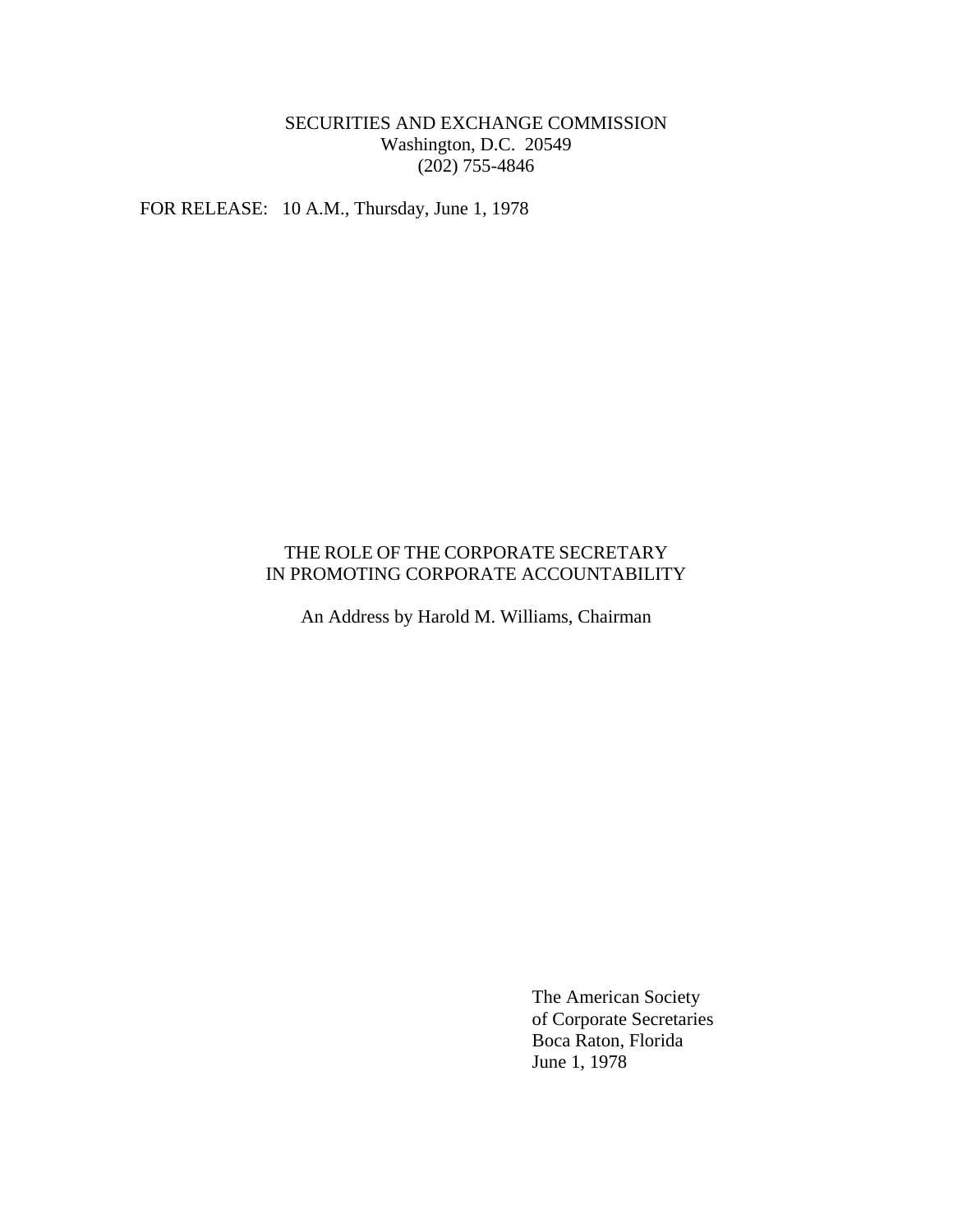Several weeks ago, in addressing a group of business executives on the subject of corporate accountability, I began my remarks with a description of a play. The plot may be familiar to many in this group. I call the drama "Federal Regulation of Business." The script is standard -- only the length of the acts and the names of the actors seem to change. Act I typically consists of the occurrence of several isolated human events - some of which might attract broad interest and press coverage under the rubric of "scandals" or "flagrant abuses" -- followed by thinly scattered comment by public interest types to the effect that perhaps the government should do something to prevent these "outrages" from happening again. At the curtain of Act I, the plot seems insignificant and easy to ignore.

Act II is usually the long act -- not much new happens at first. Then events begin to accelerate. Public sentiment is fanned, usually by the reporting of further events of the same type as opened the drama. Public interest groups form. Congress shows interest. Often legislation is introduced but attracts little support, lulling opponents into a false sense of security. Act II closes with a bang, when Congressional and public interest, inflamed by a single dramatic and widely publicized occurrence, lead to a full-blown and broadly based legislative effort.

 The final act of the drama is always the same -- legislation -- and the epilogue is generally a chorus of businessmen deploring the further intervention of government into business affairs. But the moral with which the audience is left seems to be: it takes a law to get business to behave responsibly. Recognize the play? It's enjoyed quite a few revivals over the past 10 or 15 years with subtitles such as "auto safety," "truth in packaging," "occupational health and safety," "ERISA," and others.

 The popularity of this drama tells us many things about our society and its tendency to look to government for the solution to perceived problems. To me, however, the most aggrevating part of the entire script is the role in which business permits itself to be cast. Typically, business ignores the earlier rumbles of dissatisfaction induced by the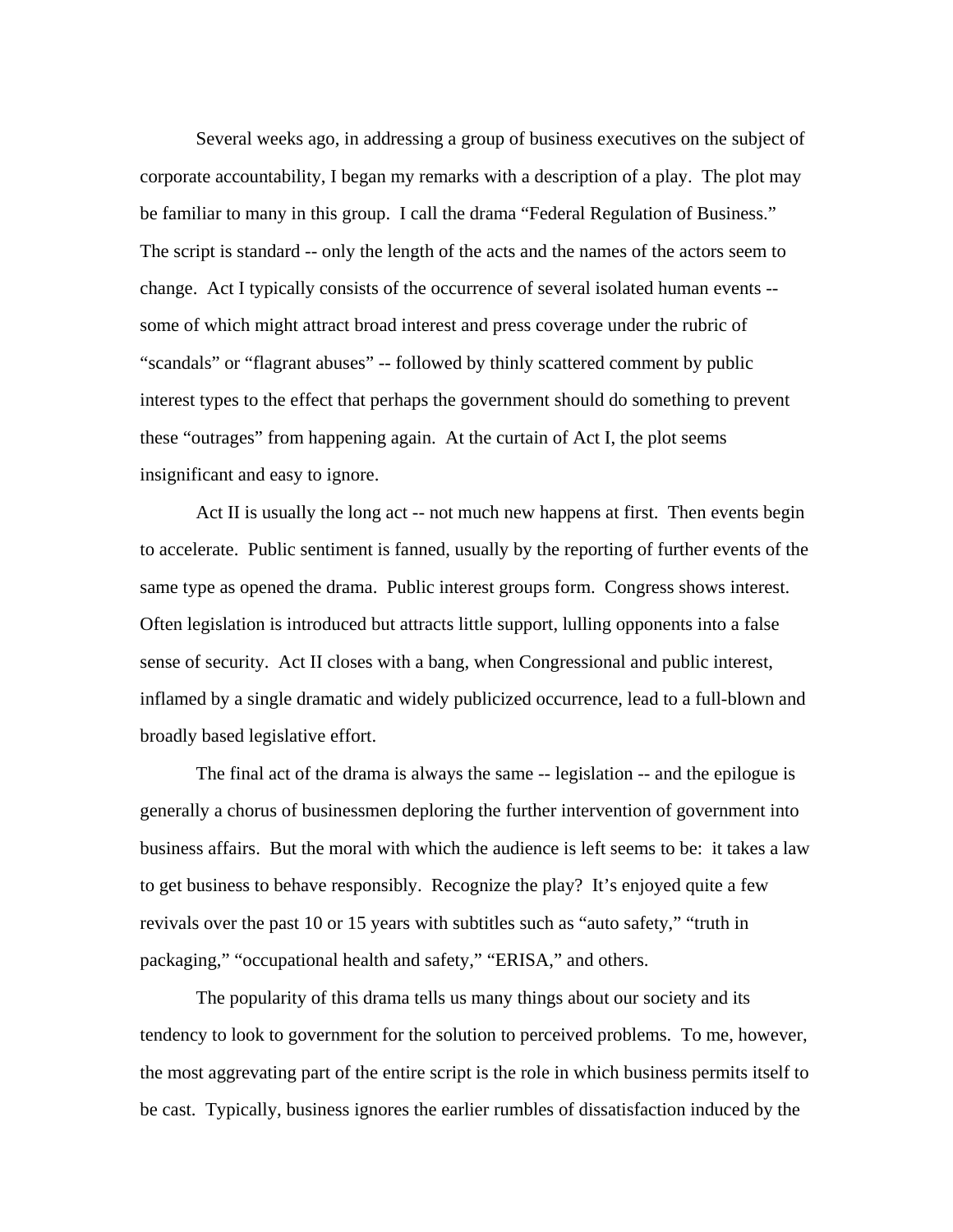abuses which set the play in motion, and then, as public pressure mounts, turns to either the stonewalling or head-in-the-sand response. Eventually, usually late in Act III, business begins to see what is coming and to engage in the legislative process -- too late to do any good and often only to offer exaggerated predictions of the dire consequences which will follow if legislation is passed. Not often does business consider positive steps to alter its conduct, or to correct misperceptions of its conduct, as a means to avoid or minimize the legislative solution.

 You might well ask what relevance this scenario has to corporate accountability or corporate secretaries. To put it succinctly, I believe we are in the early stages of Act II of a play entitled "federal legislation on corporate accountability." I make this observation with little pleasure. The superior economic achievement of our private enterprise system and our unequaled political and personal freedoms are mutually intertwined and mutually reinforcing characteristics in our society; we must be extremely cautious -- much more cautious than the proponents of federal corporate governance measures may recognize -- in tampering with their balance. But, if past performance is any guide, the way in which such legislation could be avoided is not by businessmen proclaiming that the problem is nonexistent, that the proponents are cranks, or that the consequences would be catastrophic, but rather by taking steps to insure that corporate power is effectively and responsibly exercised, in a manner consistent with public expectations concerning corporate accountability. The task of shaping the mechanisms of corporate accountability -- and the public perceptions of how those mechanisms are working -- in a way which is a positive alternative to the enactment of a statute or the creation of a regulatory agency is not an easy one, however, and requires continuous sensitivity to the need to match corporate processes to the constantly changing social environment.

 In my judgment, the corporate secretaries of publicly-held companies as individuals, and the American Society of Corporate Secretaries as a body, are uniquely

- 2 -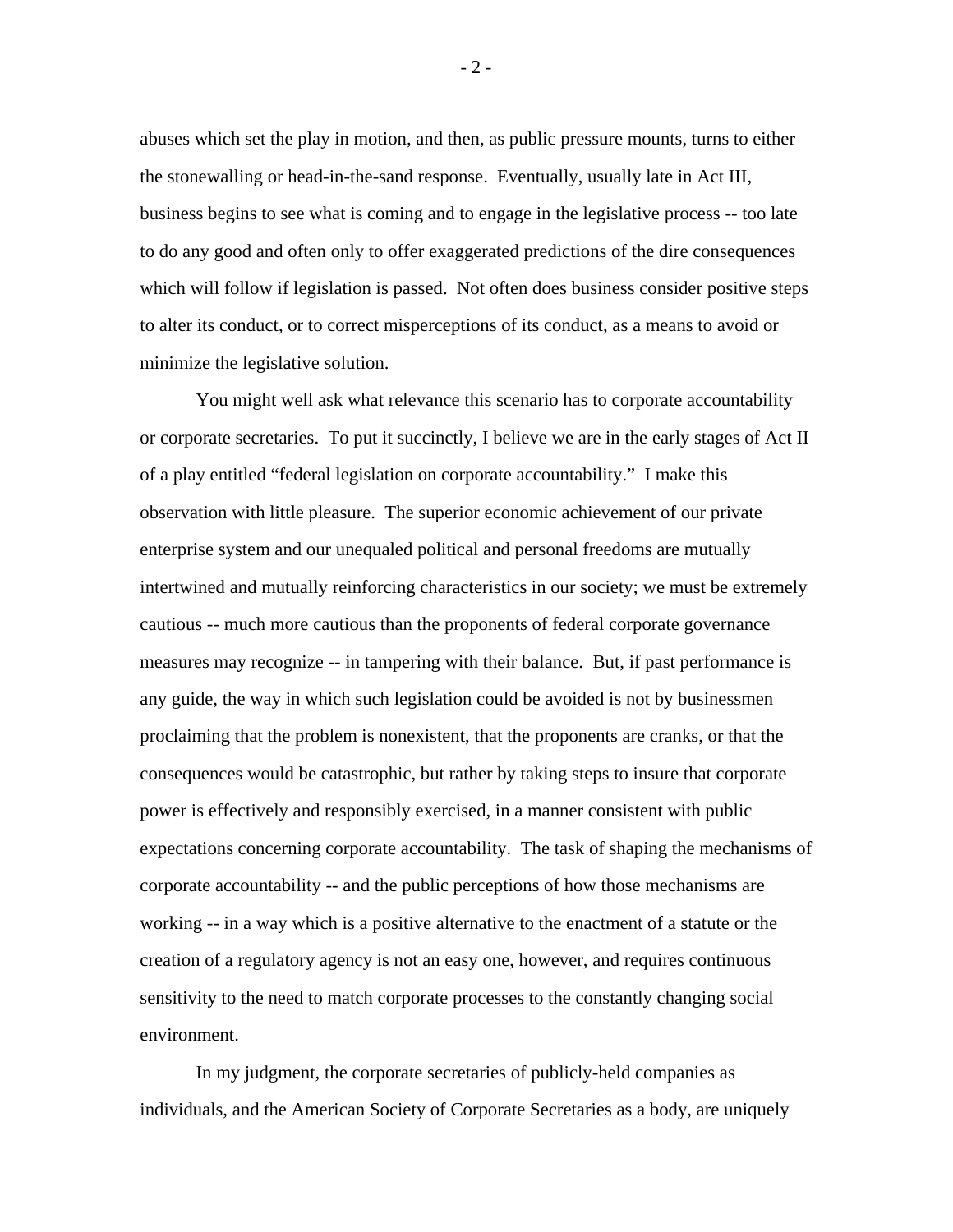well-situated to play a central role in that process. In most corporations, the corporate secretary has primary responsibility for the mechanics of the communications which join management and its shareholders -- the proxy solicitation process and the annual meeting. In addition, the corporate secretary has access to top management and the board of directors and, through that access, can help to sensitive them to important issues involving corporate accountability and to the ways in which the corporation might respond. Thus, I believe that the corporate secretaries can make a significant contribution to bringing down the curtain on the play I described earlier with a different ending. If, on the other hand, corporate secretaries view their role as simply a mechanical one -- to get proxy solicitations out and annual meetings staged with the least possible cost and annoyance to management -- you will, I fear, play a part in hastening government intervention in corporate decision-making. Because of the importance of that choice, I would like to share with you today some suggestions concerning how corporate secretaries can play a more vital role in the accountability process.

#### Corporate Accountability A Gap in Perceptions

 Before turning to the corporate secretaries' role, let us examine briefly the dynamics of the undercurrent of interest in federal regulation of corporate governance. Over the years, a vast array of remedial social legislation has injected the government into the regulation of areas traditionally regarded as private. Indeed, as a society, we tend increasingly to look to government -- and that more and more often means to the federal government -- to regulate the performance of private conduct in order to insure that it is directed to what is perceived to be the public good.

 The signs are beginning to multiply that the structure and governance of corporations may not long remain immune from that trend. The media have sensitized the public to examples of corporate "unaccountability," and accusations, substantiated and otherwise, of such unaccountability continue to multiply. Public opinion polls reflect

- 3 -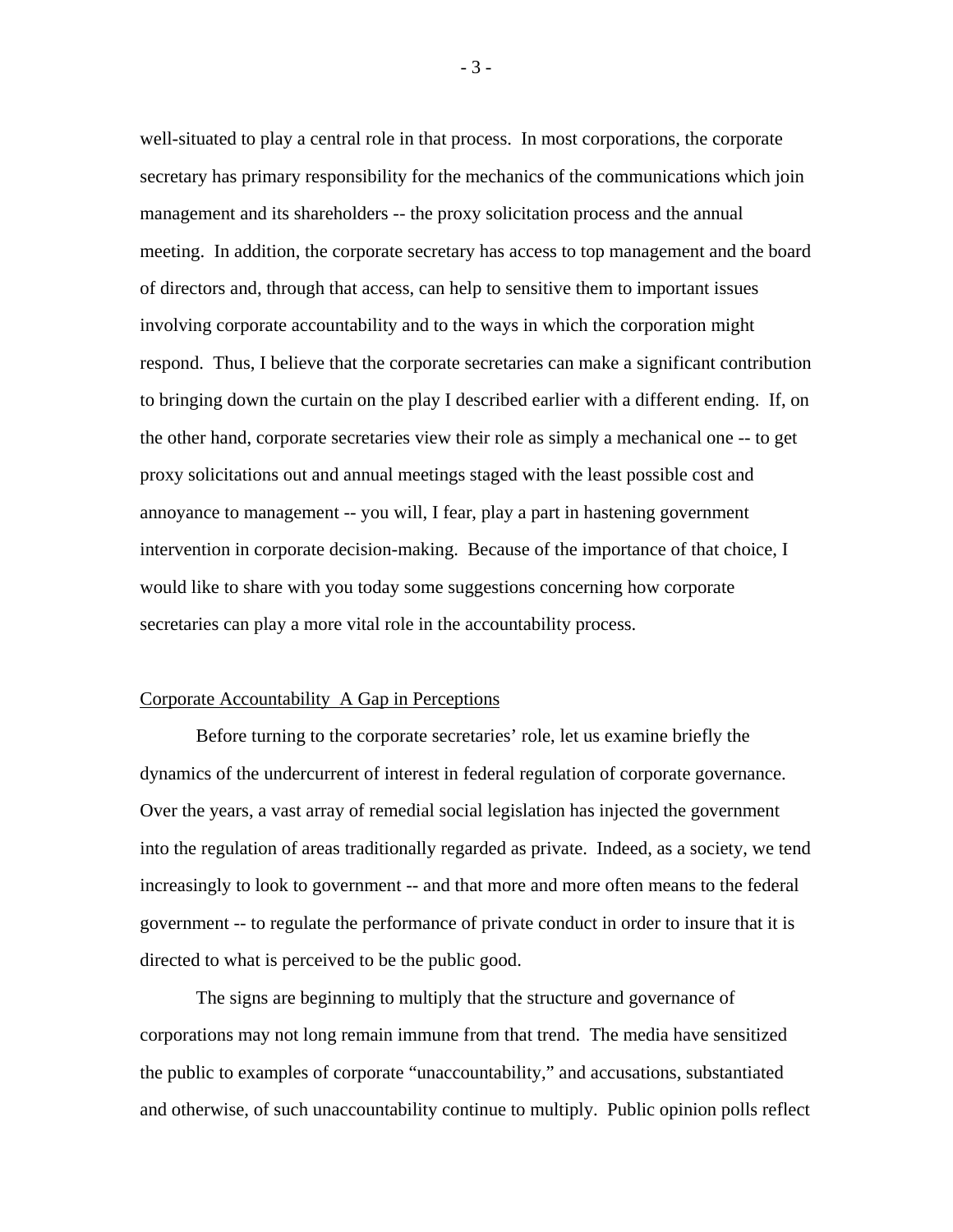the predictable response to these sorts of well-publicized incidents. On the one hand, the public retains its confidence in the efficiency of American business -- its ability to provide goods and services -- and still overwhelmingly supports the private enterprise system. At the same time, however, the public has a deep-seated unease over the exercise of what is perceived as the enormous power of American business; the narrow, selfinterested way in which that power is used, or perceived as used; and the lack of perceived congruity, between business's goals and objectives and those of the rest of our society.

 Some who have written to me regarding corporate accountability have argued that, whatever business's stature in the public mind, government's is worse. While this may be so, I think that corporate leaders who take consolation from that fact -- or use it as an excuse to cling to the status quo -- seriously err. Despite mistrust of government regulators, articulate and influencial advocates continue to express the view that corporate power needs to be further bridled by government action. Indeed, a recent survey of attitudes toward business concluded:

> "Given the strength of public concerns about business' irresponsibility in its pursuits of profits, we find generally strong support for government regulation of business. Fewer than 1 out of 4 Americans think that business is over-regulated. Moreover, while over 7 out 10 Americans will complain about government in terms of waste, inefficiency, and red tape, only 25% will complain about too much regulation."[\\*](#page-4-0)

Moreover, lack of trust in government is, I believe, a manifestation of an erosion of confidence in large institutions generally. The survey I quoted a moment ago also concluded:

<span id="page-4-0"></span><sup>\*</sup> Yankelovich, Skelly and White, Inc., Report to Leadership on 1977 Findings of Corporate Priorities at 10 (1977).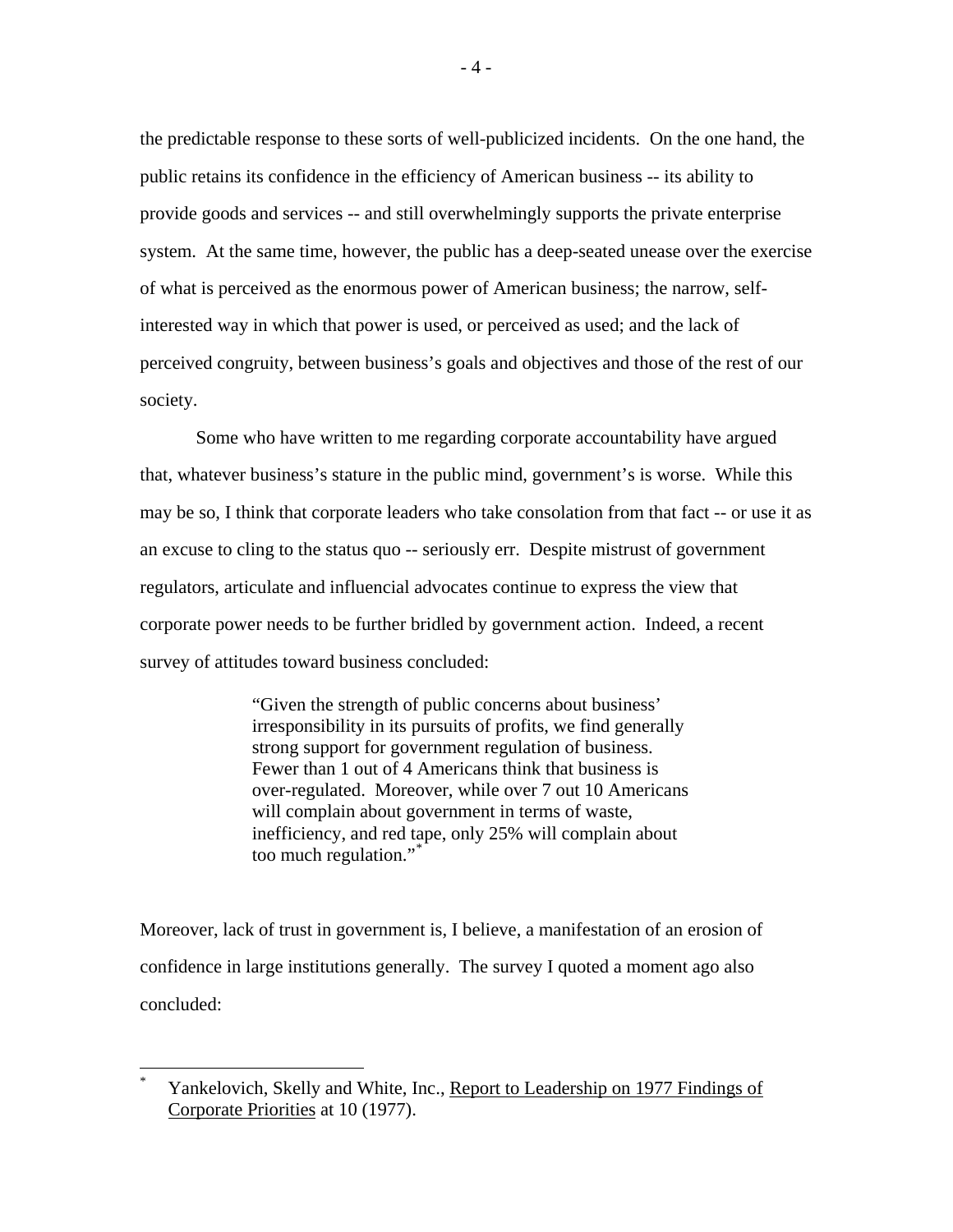"At the same time, however, our results indicate a continuation of a growth in public cynicism and mistrust directed at institutions. Indeed, there is no institution in America which has not, at some time in the past ten years, suffered a serious decline in public confidence. In the case of business, confidence has fallen from the 70% level in 1968 down to 15% in 1977."[\\*](#page-5-0)

 Accordingly, rather than comfort ourselves with the notion that other institutions may enjoy still lower esteem than does business, each of us needs to examine the reasons for the disintegration of institutional confidence and to determine what our role can be in rebuilding the trust which cements the social order. If the federal regulation drama which I outlined earlier teaches us anything, it is, I think, that, once an entrenched, systematic gap opens in a particular area between business's perception of its responsibility and public and Congressional perceptions, the result, in the long run, is rarely favorable to business.

### Evidence of an Accountability Gap -- The Commission's Shareholder Proceeding

 Unfortunately, the views and comments which the Commission received in its recent public proceeding on corporate governance illustrate that there is a substantial gulf between the the corporate perception of the means by which the exercise of corporate power should be held accountable and the views expressed by others. Because the kind of gap which our hearings highlighted is one of the danger signals of impending federal regulation, I would like to review briefly the concerns which led to that proceeding and some of the themes which ran through the resulting expressions of views.

 In announcing its re-examination of the rules relating to shareholder communications, shareholder participation in the corporate electoral process, and corporate governance generally, the Commission noted that certain events, such as corporate disclosures concerning questionable and illegal payments, had focused public

<span id="page-5-0"></span>Id. at 5.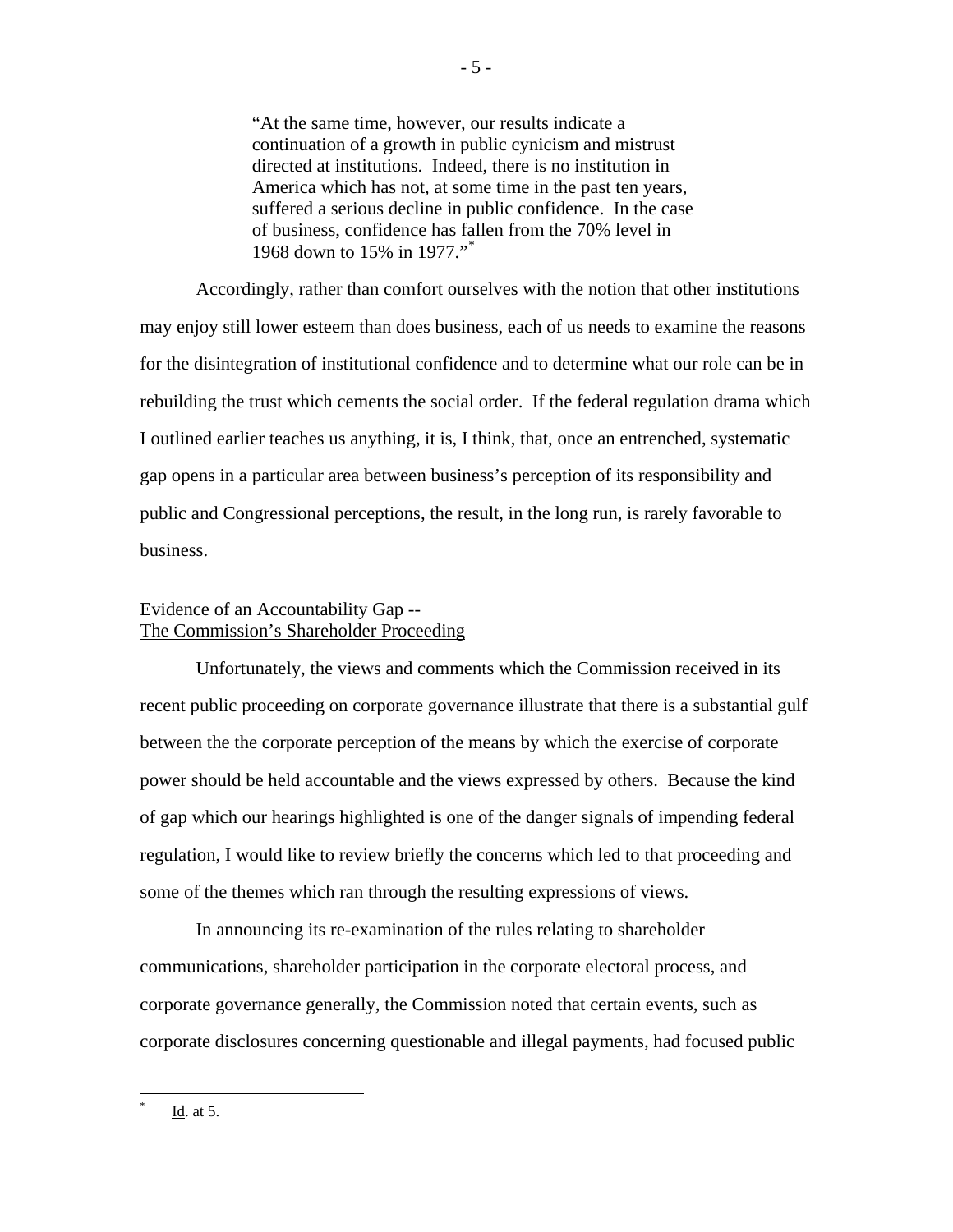attention on the subject of corporate accountability and had raised questions about the adequacy of existing checks and balances on corporate management. The Commission was also concerned that existing regulations might not provide shareholders with adequate opportunities to participate meaningfully in corporate governance or in the corporate electoral process. That is a matter which falls squarely within the parameters of the Commission's statutory mandate under Subsection 14(a) of the Securities Exchange Act, which authorizes the Commission to promulgate such rules governing the solicitation of proxies as may be necessary or appropriate in the public interest or for the protection of investors. The legislative history suggests that Congress wished the Commission to use this authority to assure fair corporate suffrage. Finally, despite the breadth of its existing mandate, the Commission recognized that a number of questions likely to be raised in the ambitious and wide-ranging inquiry contemplated would transcend the proxy rules in significance and that some methods of obtaining greater accountability -- if indeed desirable and necessary -- could not be achieved within the present statutory framework. The Commission therefore requested comments on the advisability of Commission support for new federal legislation, such as a bill establishing minimum federal standards of corporate conduct and shareholders' rights.

 As you know, the data-gathering stages of this proceeding have consisted of a request for written public comments and of public hearings on a variety of issues relating to corporate governance and corporate responsibility. These issues included, for example:

(1) whether Commission Rule 14a-8, regarding shareholder proposals, should be amended to further facilitate the presentation of shareholder views and concerns in the corporate proxy materials;

(2) whether the Commission should amend its proxy rules to provide shareholder access to management proxy materials for the purpose of nominating directors;

- 6 -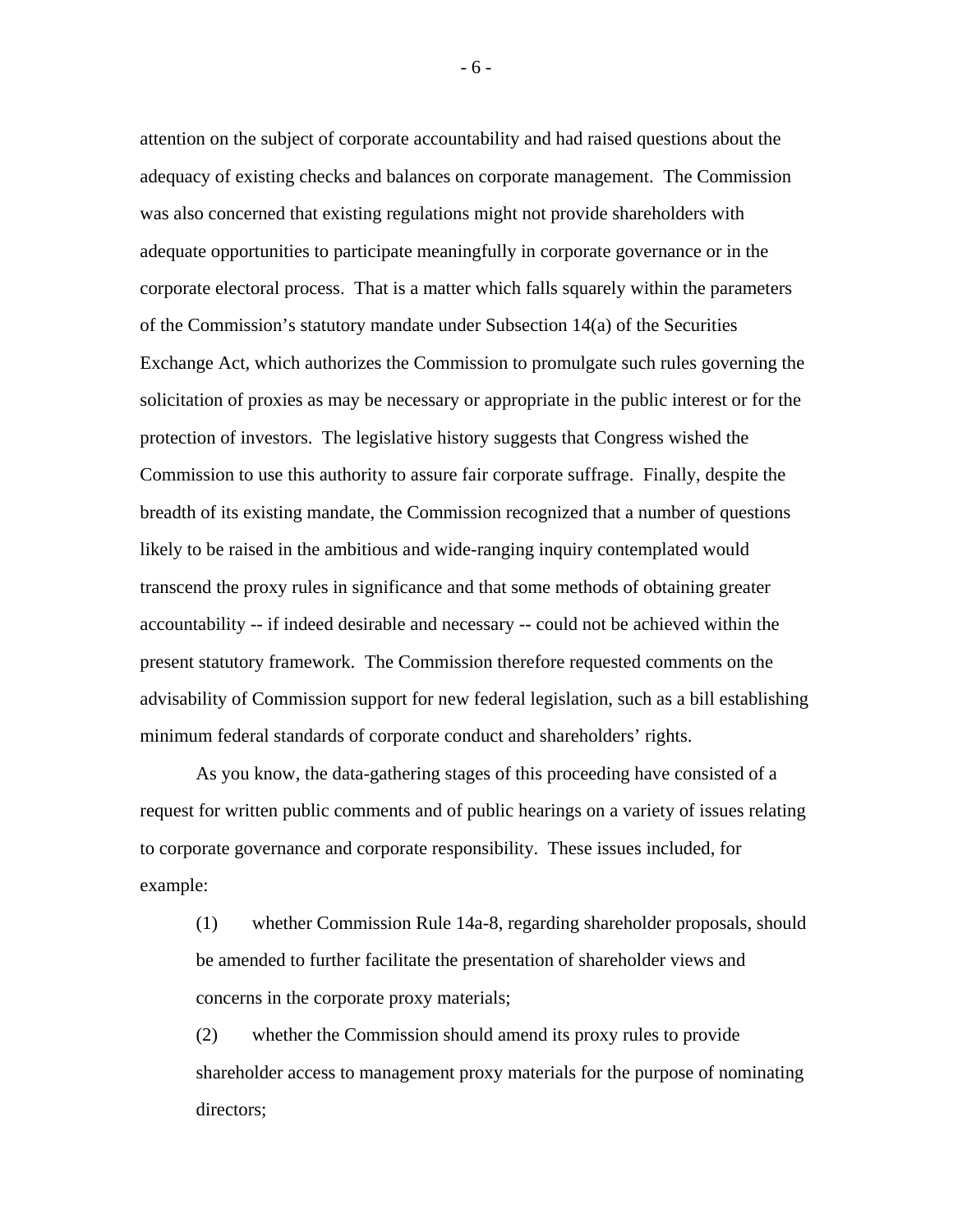(3) whether the Commission should require that proxy materials include additional disclosures relevant to an assessment of the quality and integrity of management; and

(4) whether shareholders should receive more information than is now available with respect to socially significant matters affecting their corporations. Comments were also requested on related questions, such as the appropriate role of the securities industry self-regulatory organizations -- that is, the various exchanges and the National Association of Securities Dealers -- in improving corporate governance and on the costs and benefits of various approaches to corporate accountability.

 The response to the Commission's request for input was illustrative of the depth and range of feeling surrounding these issues. In total, more than three hundred individuals and organizations -- including corporations, business associations, government officials, public interest and religious groups, law firms, bar associations, financial analysts, academics, accountants, and individual shareholders -- submitted written comments or testified during the five weeks of public hearings. The resulting files are thick, and conclusions not easy to draw -- a point underscored by the fact that, although the public phase of the proceeding closed last fall, the Commission's staff is only now completing its analysis and preparing to explore rulemaking alternatives with the Commission.

 Despite the difficulty in extracting general propositions from the comment file and hearing transcript, I think that this proceeding provides evidence of the corporate/public perception gap I mentioned earlier. For example, a large number of corporate commentators who testified or submitted letters pointed out, some with great vehemence, that the question which the Commission had posed -- "How can corporations best be made more responsive to their shareholders and the public at large?" -- contained an implicit assumption which was, in fact, debatable. That is, they believed that corporations were already sufficiently responsive to their shareholders and the public;

- 7 -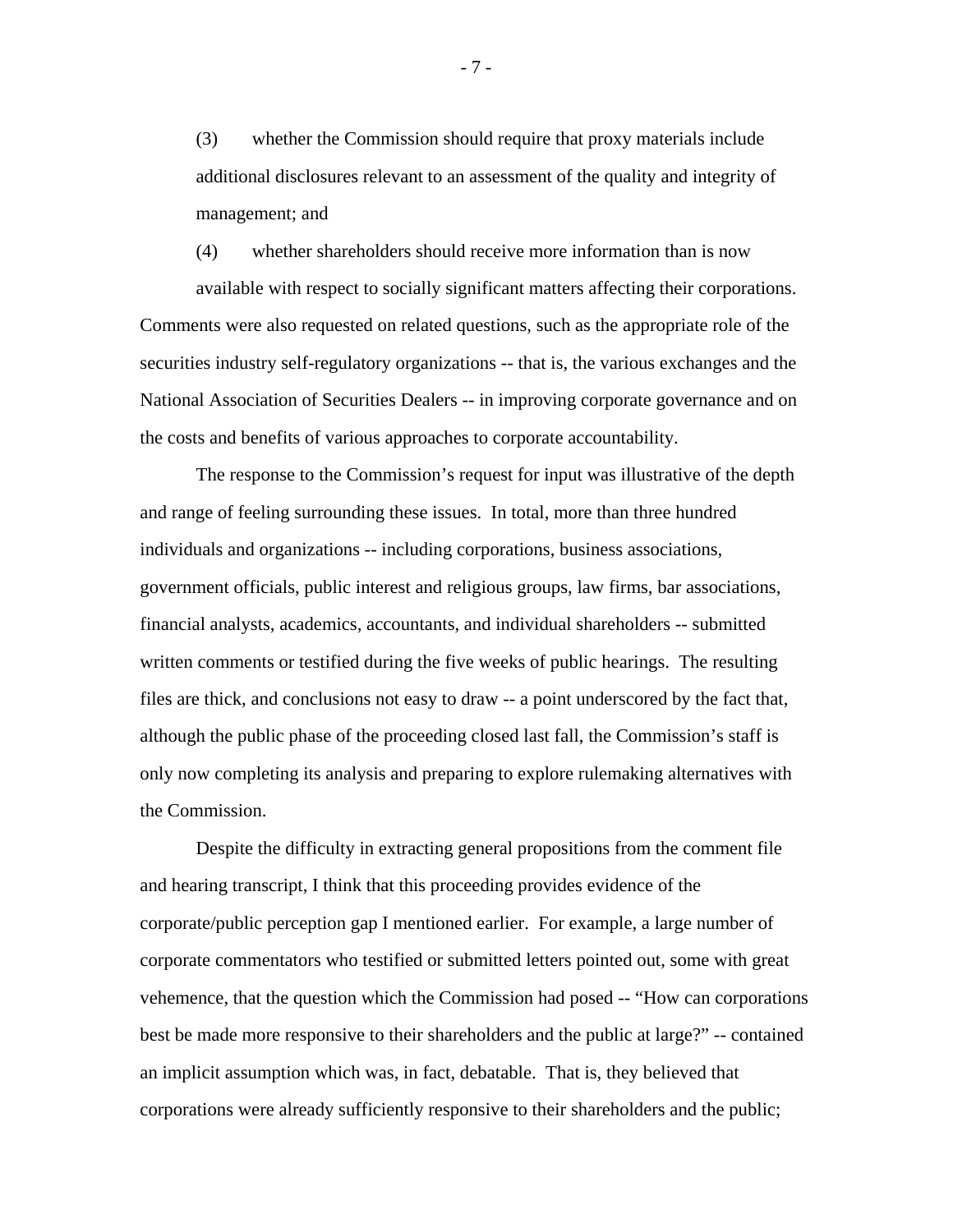that existing mechanisms of accountability would assure continued accountability; and that steps to promote "more" responsiveness were therefore unnecessary.

 These conclusions reflect a certain perception of the role of the corporation. Thus, for many representatives of the corporate community, the social responsibility of corporations is defined in terms of its economic functions -- to provide products, services, jobs, and income and to maximize the return to its investors. By these standards, they say, corporations have discharged their responsibilities admirably, and measures to promote "accountability" are unnecessary and unwise. A statement made by a representative of one of our largest corporations is illustrative of this point of view:

> "To my mind, the most important point to make about the present system of corporate governance in this country is that it works and in general it works well. That system has evolved, adapting to ever-changing circumstances, as the nation has grown. Its evolution has permitted the development of the greatest economic system in history and has produced a standard of living which is envied throughout the world."

> > \* \* \*

"I would hold that the present mode of corporate governance provides the shareholders assurance of management accountability with regard to that aspect of management performance about which he or she cares the most – its economic performance. How well the management succeeds in this regard provides the basis by which it is judged  $* * *$  $* * *$ ."

<span id="page-8-0"></span><sup>\*</sup> Testimony of William S. Cashel, Jr., Vice-Chairman of the Board and Chief Financial Officer, American Telephone & Telegraph Co.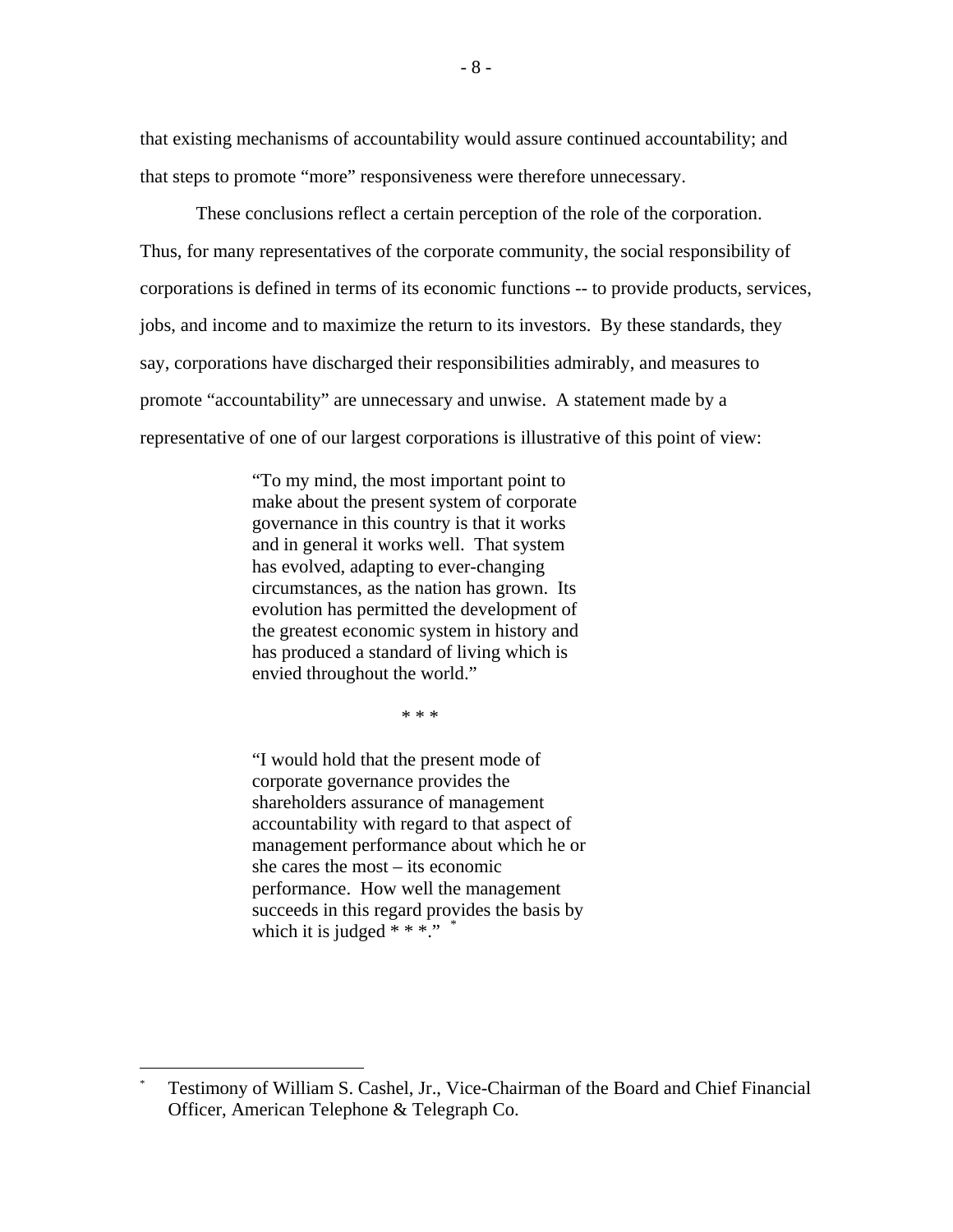In contrast to this view, however, others who participated in these proceedings - particularly so-called "public interest" representatives, academics, and religious organizations -- indicated that their expectations for corporations extend well beyond fulfillment of economic functions. These witnesses expressed concern about the widespread societal effects of corporate conduct. According to one witness:

> "[T]he firms we are talking about here are effectively private governments. Like public governments, they can tax us (through price-fixing) or severely damage the peoples' health \* \* \*. [T]he scope and reach of modern technology means that a malfunctioning nuclear reactor can contaminate hundreds of thousands, not to mention future generations; aerosol cans can partly deplete the earth's ozone layer; a dangerous drug can deform 10,000 children."[\\*\\*](#page-9-0)

 While some believed that, as a matter of abstract morality, corporations should conduct their operations in whatever the witness considered to be "the public interest," other -- perhaps more thoughtful -- non-corporate commentators stressed that corporate responsiveness to what might superficially be thought of as non-economic concerns was, in the long run, necessary in order for business to continue to perform its economic functions effectively. One witness expressed this view in these words:

> "The ability of corporations to attract capital and retain public confidence [is] deeply affected by the way in which corporate managements respond to public concerns about corporate activities and their impact on people ad society as a whole as well as on the community, the nation and the world. The exposure of corporations to private lawsuits and public enforcement actions makes their compliance with existing laws and regulations a matter of critical concern to their stockholders. \* \* \* By the same token corporate insensitivity to public concerns about other types of corporate activities can also result in the enactment of

<span id="page-9-0"></span>Testimony of Ralph Nader.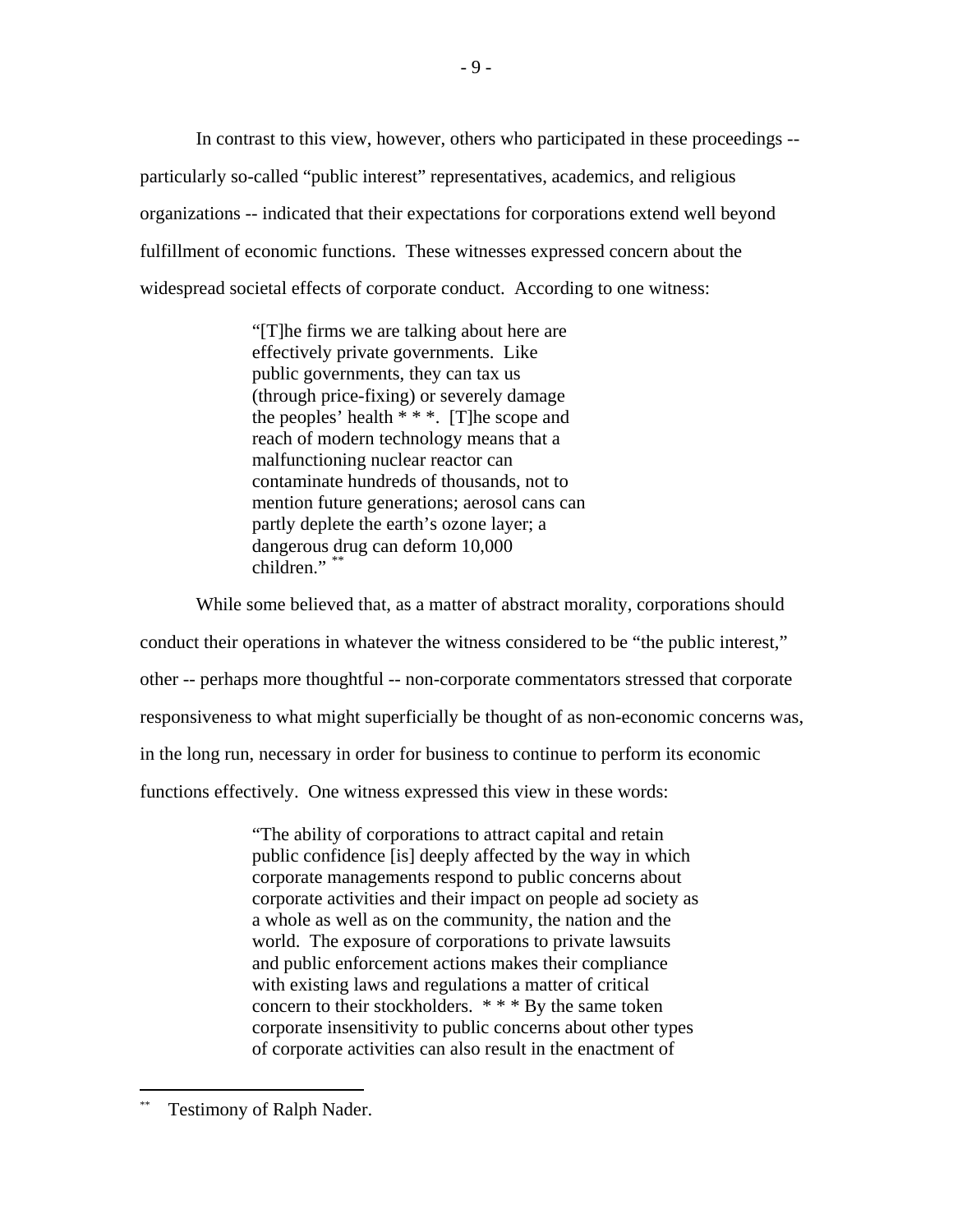new regulatory legislation or administrative regulations which can also have substantial bottom line implications."<sup>[\\*](#page-10-0)</sup>

 A central question underlying many of the issues raised in the proceeding was whether affording shareholders an expanded role in corporate governance would have any actual impact on corporate accountability. Responses to this issue also revealed a gap in perceptions. Substantially all of the corporate and business representatives who addressed this issue reflected -- either implicitly or expressly -- the perception that both individual and institutional investors can safely be viewed as little more than passive "creditors," more interested in the corporate income stream than in playing an active role in corporate affairs. They concluded that attempting to expand the role of shareholders in the governance process would be futile. There were, on the other hand, a substantial number of witnesses, including many shareholders and public interest groups, who asserted that shareholders, including some institutions, are becoming increasingly concerned with the sort of corporate activities once viewed as "social," and that, in general, shareholders would evidence a greater interest in participating in corporate affairs if their participation were made more meaningful. Correspondingly, those witnesses believed that increased shareholder activity would serve to improve "accountability" as variously defined. For example, such participation would, they asserted, lessen the ability of inefficient or incompetent managers to become entrenched and isolated from the discipline of shareholder scrutiny. They stated that shareholders, even in small groups, can have an impact on management simply by brining issues to their attention. In addition, it was suggested that an increased shareholder role could reduce the perceived need for government intervention.

 My purpose in mentioning these conflicting contentions is not to suggest that one or the other view is right or wrong. To attempt to resolve that issue is to miss the point - rightly or wrongly, wisely or foolishly, business and its vocal and influential critics --

<span id="page-10-0"></span>Testimony of Mary Gardiner Jones.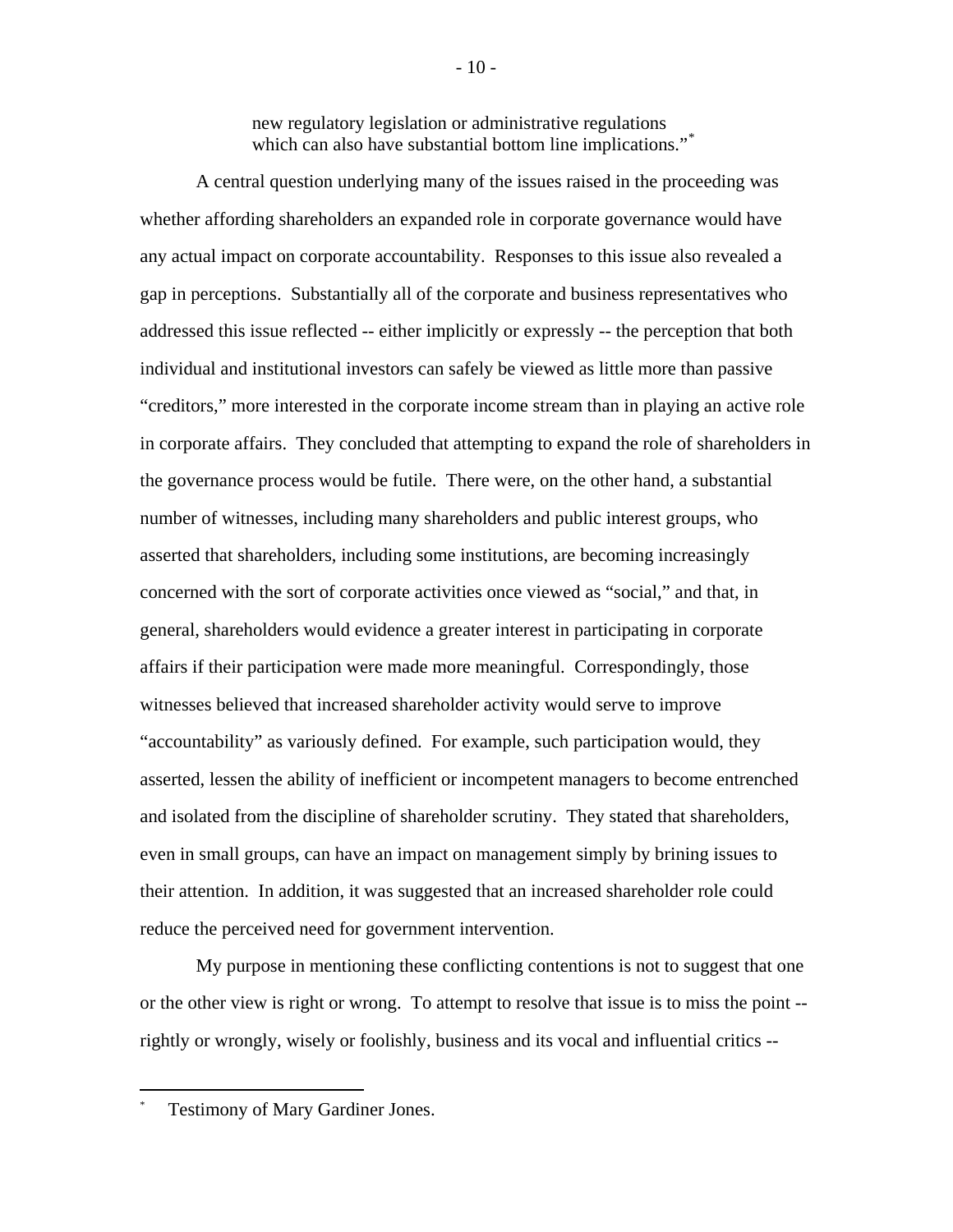critics who have an impact on the legislative process -- have divergent views of the nature and accountability of corporate power. That, I think, is the important lesson that should be learned from the proceeding.

 While the Commission has not yet considered the matter, I suspect that rule proposals will result from our inquiry, but that those proposals will, at least initially, center primarily around adjustments in the scope of the Commission's rule governing the submission of shareholder proposals, Rule 14a-8, and possibly also include some additional disclosure requirements bearing on boards of directors and corporate management. But, as I have indicated in the past, the importance of the hearing is not solely in the rulemaking which may emerge from them but also in the fact that they were held and the coverage which they attracted. If the proceeding alerts the corporate community to the need for it to undertake its own examination of the issues raised and to develop greater sensitivity to the public's perception of corporate accountability, then it will have served its purpose.

 In fact, in my view, the process by which corporate power is effectively and responsibly exercised, in a manner consistent with public expectations, is one which cannot be meaningfully strengthened by fiat or prescription -- whether emanating from the Commission, the Congress, or any other governmental organ. Legislation, and government regulation in general, necessarily embody one solution which those regulated must apply to many circumstances. Corporate accountability cannot, in my view, be successfully addressed in that fashion. Mandating independent directors, for example, could not alone assure that the boards would play their proper role; the Commission's release on its investigation of National Telephone Company is a recent demonstration of that. What is necessary is that corporate directors and management be committed, in their own long-term self-interest, to making corporate accountability work. No legislation or rule can substitute for that commitment.

- 11 -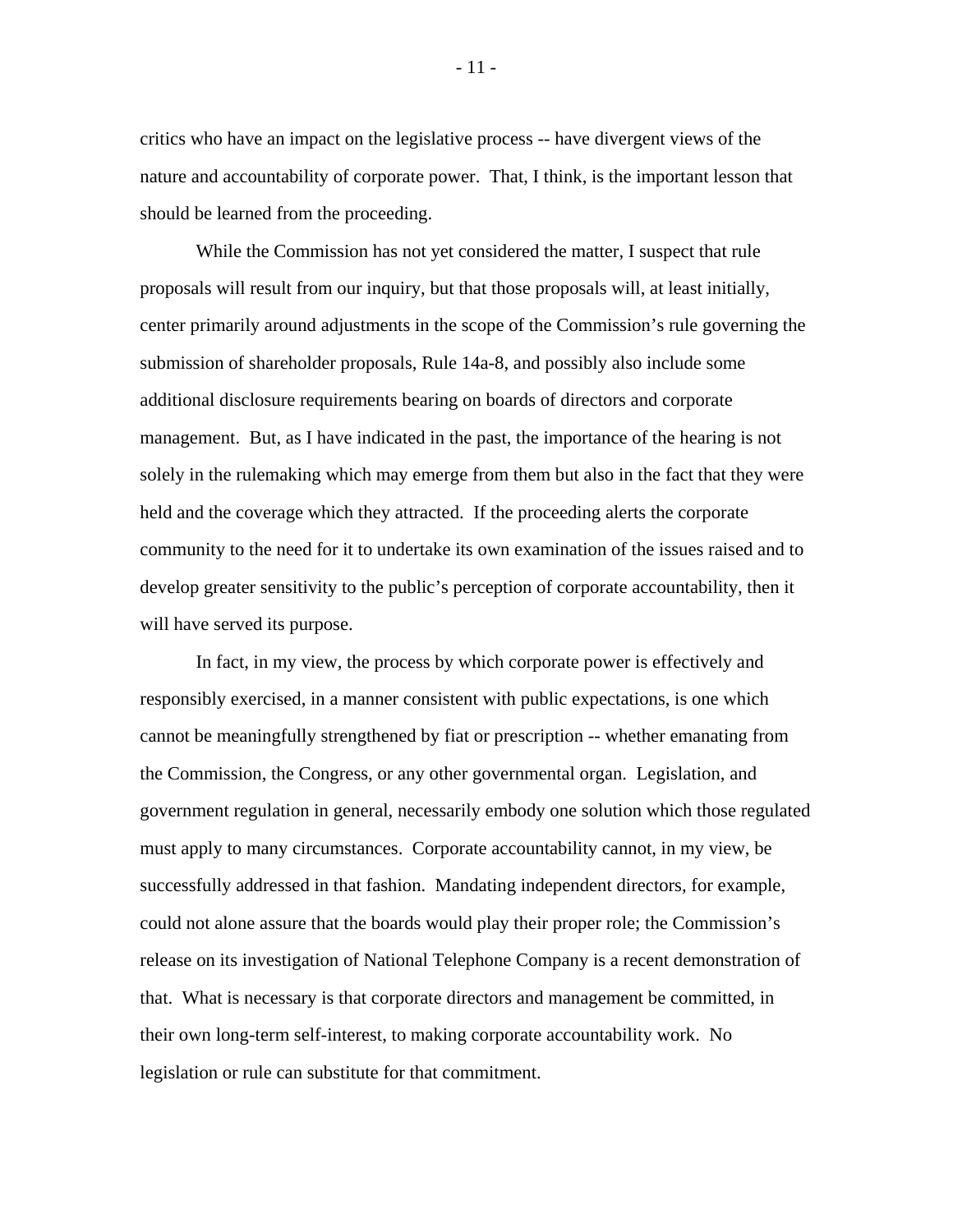For that reason, the goal of those who believe in the efficiency and effectiveness of our present methods of private economic decision-making must be to stimulate the corporate sector to greater sensitivity to, and appreciation of, the need for it to address squarely the issue of corporate accountability. If too many business leaders insist that there is no problem or that the sole vehicle for corporate accountability is the "bottom line," then I suspect that the political processes will ultimately take more and more of the control out of the hands of private managers and transfer it to the hands of government regulators. And that is a prospect that I would neither greet with enthusiasm nor expect to be, in the long run, consistent with a system of private enterprise.

### The Role of the Corporate Secretary

 What does this mean for corporate secretaries as individuals, and for the American Society of Corporate Secretaries as a group? Basically, I think that you face a choice. The ASCS can, if it wishes, act as a sort of lobbying group for the status quo. You, as individuals, can direct your attention and efforts to solving short-term problems - - assuring that annual meetings run smoothly and painlessly for directors and management; keeping the cost incident to those meetings and to shareholder communications within budget; and helping to make sure that management is suitably insulated from disturbing or unpleasant outside trends and pressures. If you follow that option, the short-run to which it looks may prove to be short indeed.

 On the other hand, I believe that individual corporate secretaries and this society are in a unique position to help the companies which they serve, and the corporate community as a whole, to focus attention on the issues of corporate accountability, to weigh the costs and benefits, and to decide on positive steps which, in the context of each particular corporation, can help to promote accountability and thus retard the pressure for federal regulation. In that vein, I would like to offer some specific suggestions.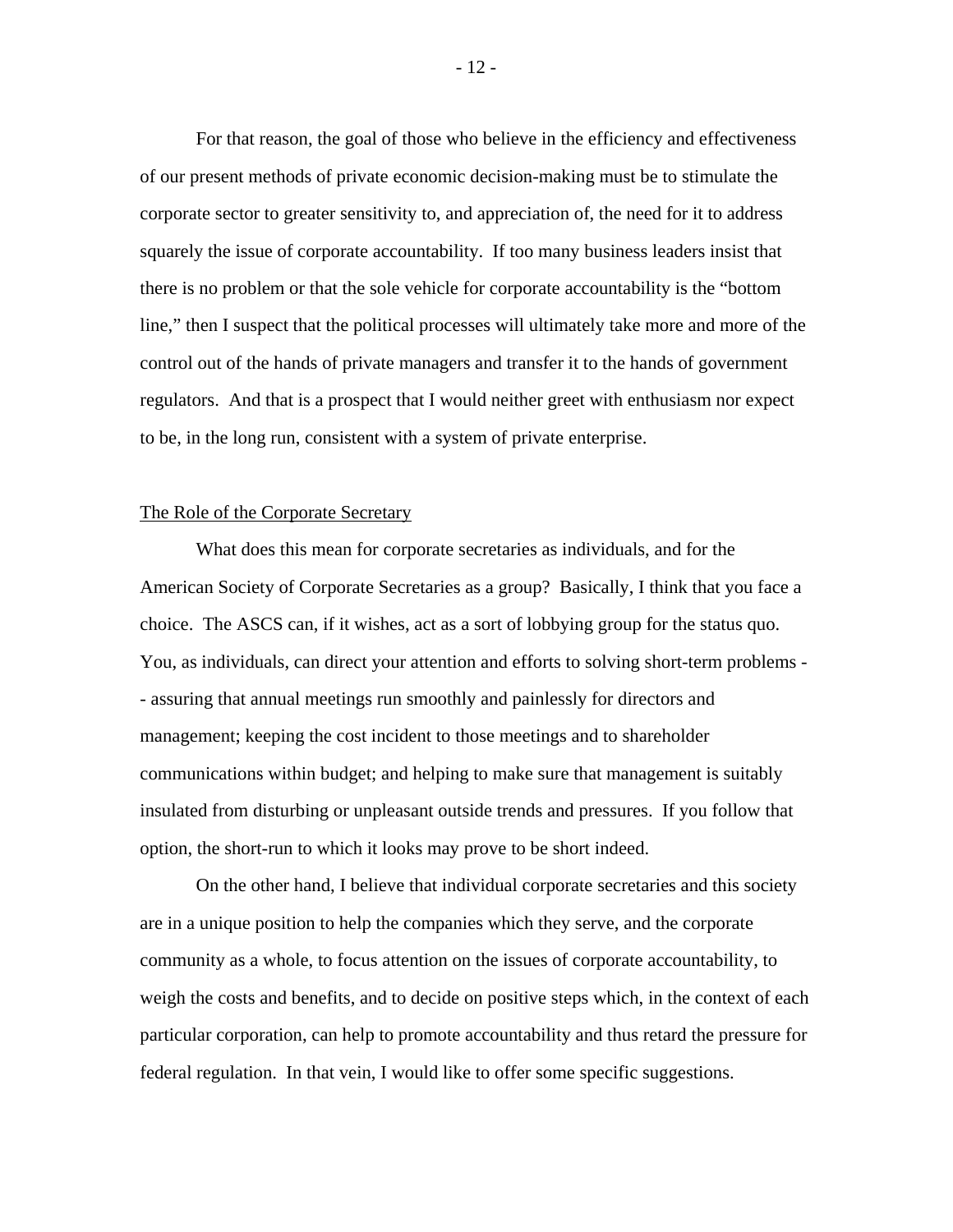Sensitizing Management. The most fundamental task -- and the one in which I believe secretaries as individuals and this society as a group could play a key role -- is to sensitize and inform management and directors regarding the implications of the public's expanded perception of corporate responsibilities. The emphasis here is not so much on the social responsibilities which some self-styled public interest representatives espouse, but rather on what might better be called "public accountability" -- that is, mechanisms which encourage serious consideration of the way in which corporate managers have discharged their duties, including the quasi-public elements of those duties. If corporations are to preserve the power to control their own destiny, they must be able to assure the public that they discipline themselves and that they appropriately contain and channel their economic power -- real and perceived -- in a fashion which is consistent with both the discipline of the marketplace and the non-economic aspects of the public interest. Mechanisms which provide that assurance must become effective structural components of the process of governance and accountability of the American corporation.

 On prior occasions, I have suggested ways in which public corporations could voluntarily structure their boards so as to enable them to exercise more meaningful oversight and control over corporate management. The strengthening of corporate accountability -- and ultimately of public confidence in business as an institution - depends on the strengthening of the process by which those who exercise corporate power are held responsible for their stewardship, and, in my view, the independent director is the component in the existing corporate structure which can best perform this function -- perhaps the only one.

 How should the board be structured in order to maximize the benefits which independent directors offer? I have stated previously that, as an ideal, the kind of accountability which I visualize can best be obtained with a board on which management is represented only by the chief executive. The roles of managing and of overseeing

- 13 -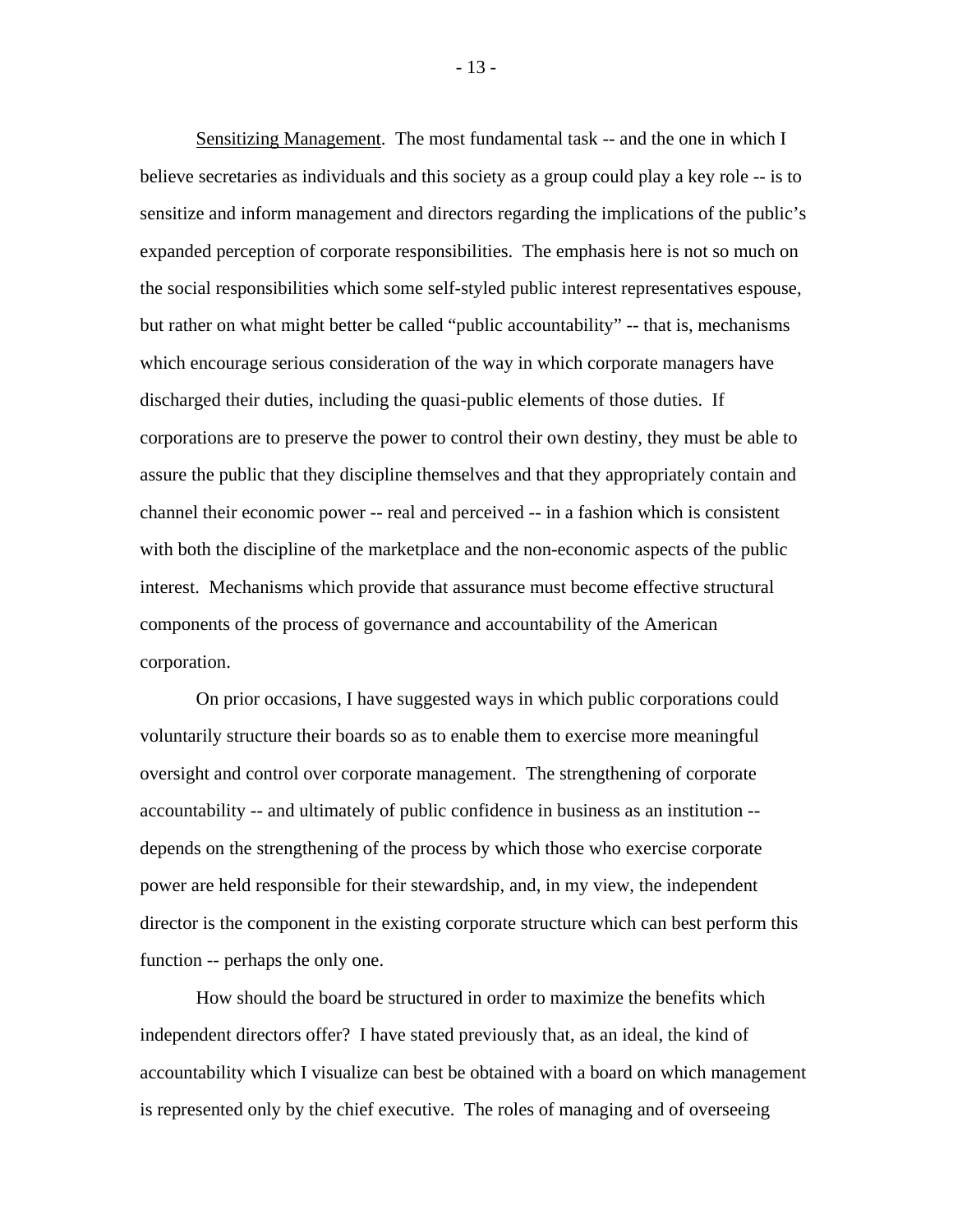management are in conflict and can not be performed by the same individuals. Further, management presence on the board often tends to deter the board from being effective. Finally, it is usually an automatic rather than an independent vote for management recommendations.

 Let me provide several examples of the kinds of concerns and experiences that lead me to this conclusion. How can an independent director raise a question at a board meeting about whether a given corporate division should be sold when the man whose career depends upon that division is sitting at the meeting? How do you turn to your fellow board member and observe, "I thought that was a lousy presentation -- what did you think?" when the manager who made it is on the board? How do you raise matters at the meeting which reflect some criticism of the chief executive when a number of his subordinates are on the board? How many instances can you recall of subordinates on boards who disagreed with, let alone voted against, the CEO and the management recommendations?

 The second aspect of my ideal board proposal is that the CEO should not be the chairman of the board. Control of the agenda process is a powerful tool, and the sense that management is accountable to the board is considerably strengthened when the issues to be presented at board meetings are not under management's control. Additionally, the intimidating power of the chair, especially when occupied by a chief executive to whom many on the board owe their directorships, and perhaps their livelihood, is a factor which deserves serious consideration. The president and CEO of a large eastern company, in a letter to me commenting on an earlier talk in which I made this recommendation, put the issue in another perspective. He wrote, "I demanded an outside chairman be elected because I felt unable to fairly present management's positions to the other directors while simultaneously feeling required as chairman to take the negative side of any argument." Another correspondent, an individual who has just resigned as chairman and chief executive of a large and well-known manufacturing company, noted that --

- 14 -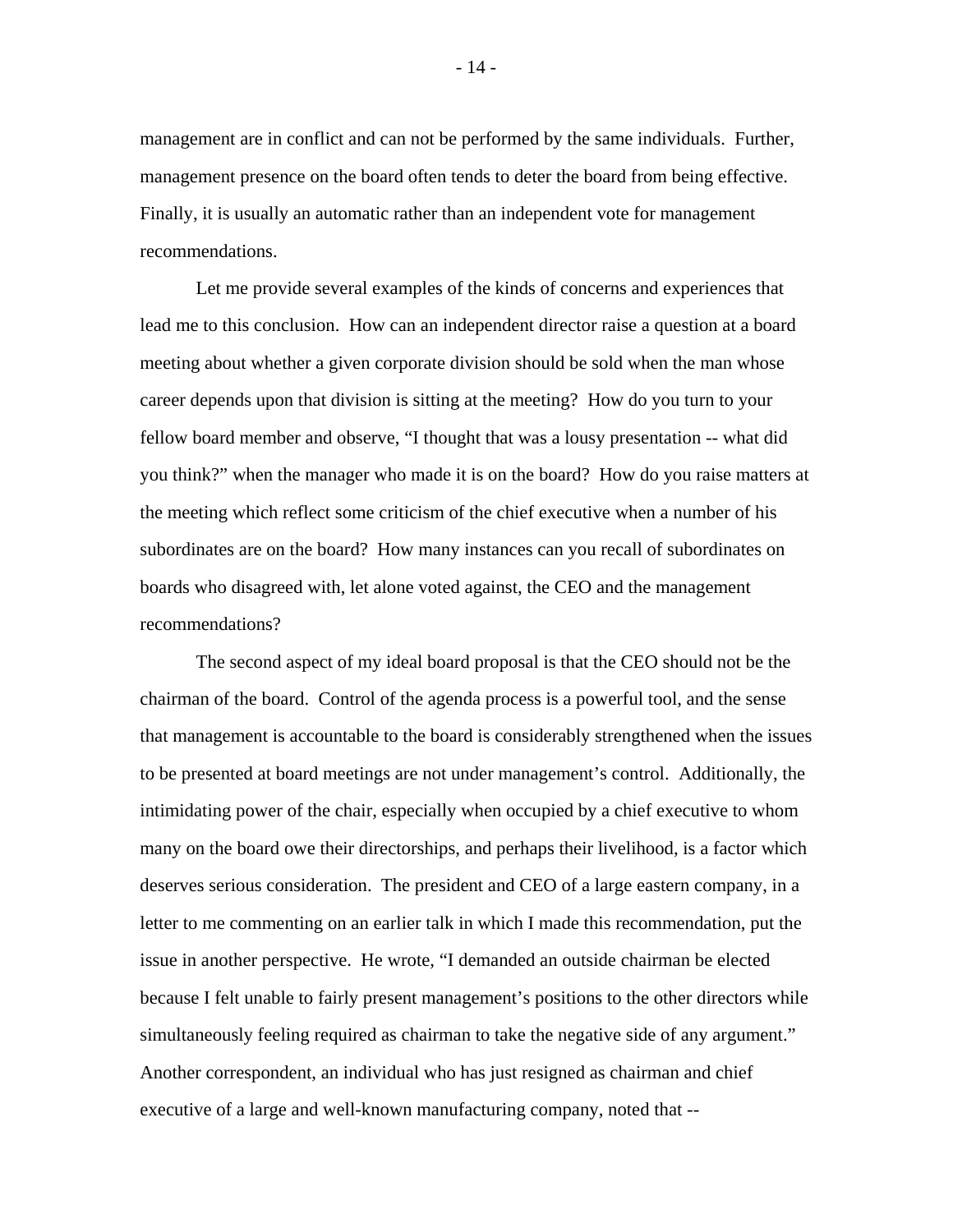"There is, in my opinion, an inherent conflict between the Chairman of the Board, the Chief Executive Officer, and the Board's responsibility for evaluation of the Chief Executive Officer's performance. In addition, in today's increasingly complex business environment, I believe these are two full-time jobs with different skill requirements."

 The final characteristic of my "ideal" board is that the independent directors should be individuals who are truly independent of, and unaffiliated with, the corporation. That criterion, of course, excludes many people who have traditionally served on corporate boards and who, as individuals, often make excellent directors -- the corporation's outside counsel, its investment bankers, its commercial bankers, directors and officers of its customers or suppliers, and others who also serve the corporation in some capacity other than as directors and who, therefore, look to it for rewards other than those which accrue to directors. I am not suggesting that these individuals are dishonest or that self-interest usually clouds their judgment; on the contrary, they are valuable sources of expertise and experience. But both the perception and the reality of the accountability function mean that directors who serve the corporation in a dual role are imposing costs on the accountability process.

 If this seems unrealistic, consider why the investment banker, commercial banker, lawyer, or major supplier joins that board. More often than not, I suspect, the reason is in order to protect or enhance the economic interests of the organization by which the director is employed. I certainly have no objection to bankers and lawyers who do not do business with the corporation being on boards. But, when they do have a business link with the company, how can we separate their responsibilities as directors from their interest in either obtaining, maintaining, or protecting their firm's relationship with the corporation?

 While the ideal I have proposed may not be achievable or even appropriate for all, such judgments should be made, not by management, but by a nominating committee of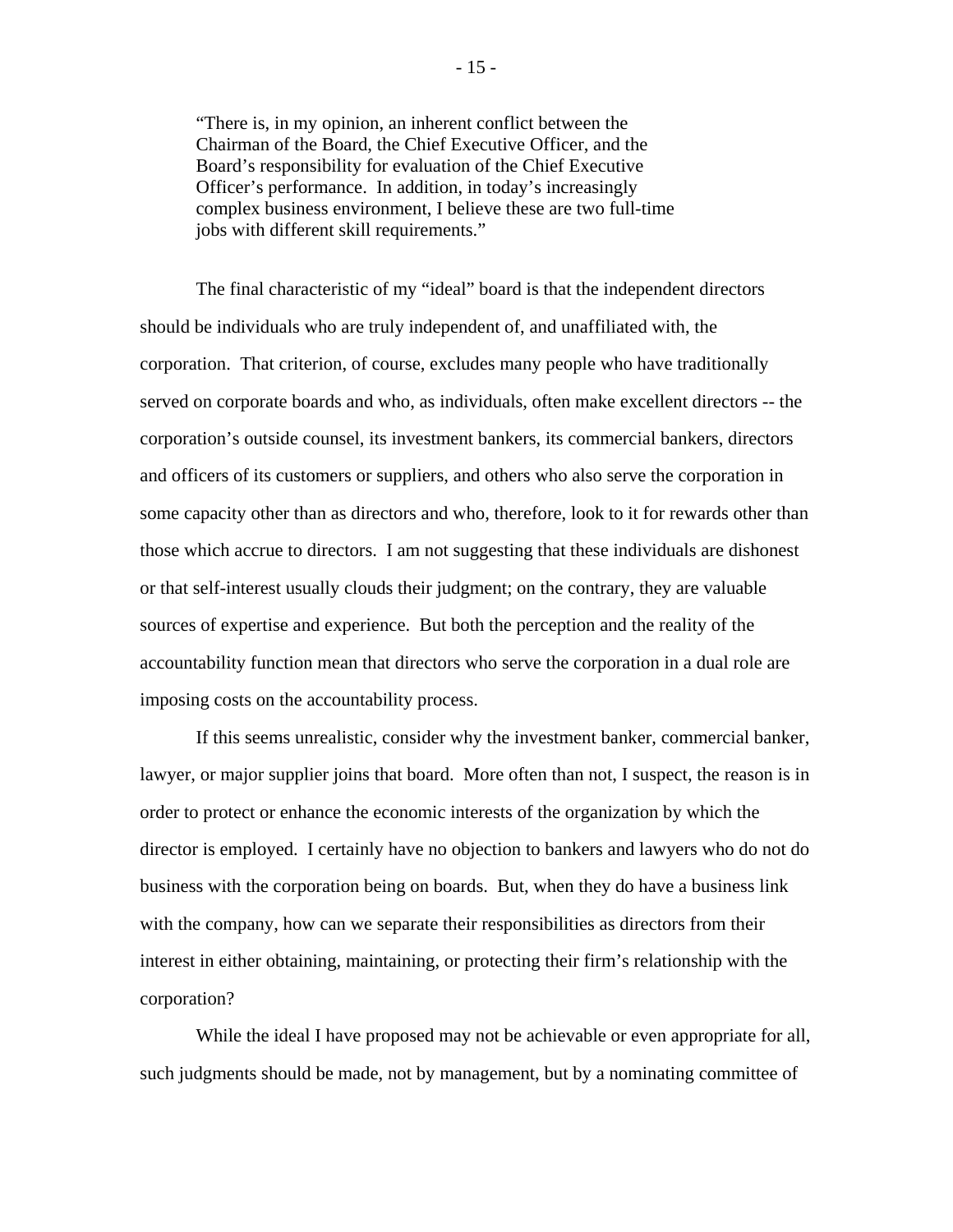independent directors. Such a body should be an effective mechanism for considering and implementing structural and functional improvements in corporate accountability and might be the key to resolving many of the issues which the implementation of my "ideal" board raises. For such a committee to be effective, it must concern itself with board composition and organization. It can thus be the vehicle to deal more objectively with the trade-offs between the benefits of, for example, additional management representatives on the board and the costs of those representatives. As long as those decisions are out of the hands of management and in the hands of knowledgeable, concerned independent outsiders, I believe that the environment will be right for the kind of accountability which I envision. Independent nominating committees might also provide a good mechanism to deal with and react to shareholder concerns and suggestions concerning composition -- including proposals for particular new directors. While I believe strongly that the concepts I have described hold the key to corporate accountability, my primary objective is to help the understanding of the sort of issues to which each corporation must give serious consideration. And I would urge that this society and its members do everything possible to focus corporate management's attention on those issues.

Audit Committees. Another area to which I believe that the ASCS and its members should direct their efforts is the question of independent audit committees. As many of you are aware, the Commission's General Counsel has recently opined that the Commission has the authority, under existing law, to require registered issuers to establish audit committees composed of independent directors. I understand that many here are interested to know whether the Commission plans to exercise that authority. Let me suggest that that is not the right question for you to be asking. The Commission has urged the New York Stock Exchange, the American Stock Exchange, the National Association of Securities Dealers, and the securities industry self-regulators generally to consider requiring issuers, as a listing standard, to establish independent audit

- 16 -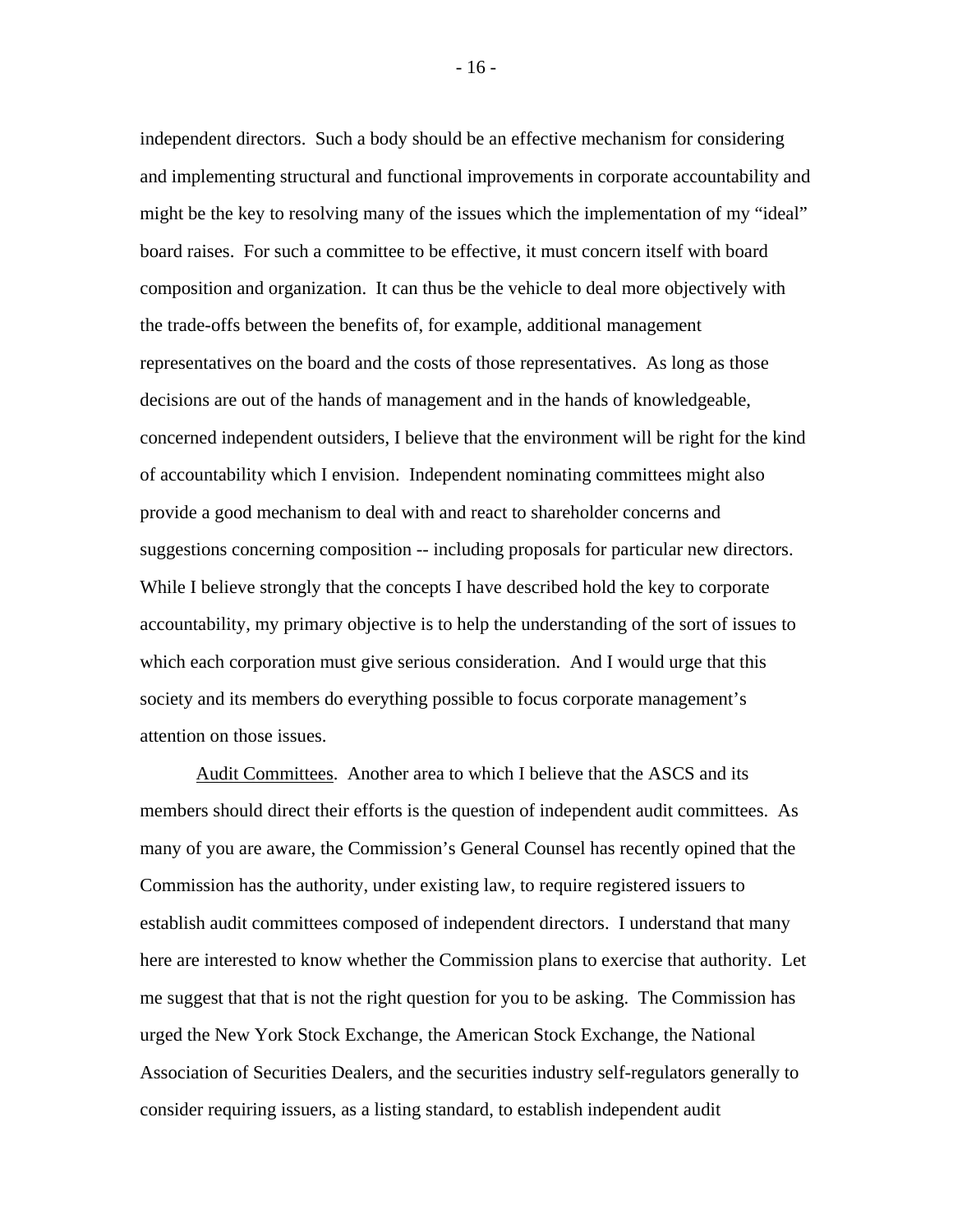committees. Further, we have urged the American Institute of Certified Public Accountants to address the question of mandating audit committees for publicly-held companies in the context of an auditing standard -- that is, the Commission believes that the accounting profession should look into requiring its members to refrain from issuing an opinion on the financials of any publicly-held company which does not maintain an independent audit committee as the mechanism for dealing with the auditors. The AICPA has initiated such a proceeding. And I would urge that this society consider asking each of the companies to which its members belong to establish independent audit committees, if they have not already done so, and that the society devote its energies to making audit committees effective -- beginning by recommending meaningful criteria for the duties and functions of those committees. If the private sector, including this society, is able to implement these initiatives, the question of possible Commission rule-making with respect to audit committees will be moot.

Corporate Suffrage. Other important aspects of the issue of corporate accountability in which this society and its members have special expertise involve proxy solicitations and the conduct of annual meetings. Here, too, I think there are many issues which merit attention and would better be addressed by meaningful action on the part of this society rather than government. For example, shareholder witnesses at the Commission's hearings indicated that they feel virtually powerless to participate in the corporate electoral process. As a practical matter, shareholder elections almost invariably operate principally as a means of ratifying management's nominees. Indeed, it is clear that some shareholders perceive -- accurately, of course -- that many corporations are hostile to shareholder input in the director selection process. As if to confirm that the election process is not intended to result in any meaningful expression of shareholder sentiment, most corporate proxy cards do not provide for any mechanism to vote on nominees individually and often do not provide for any vote other than a vote in favor of management's slate -- and certainly no opportunity to vote against that slate. Under these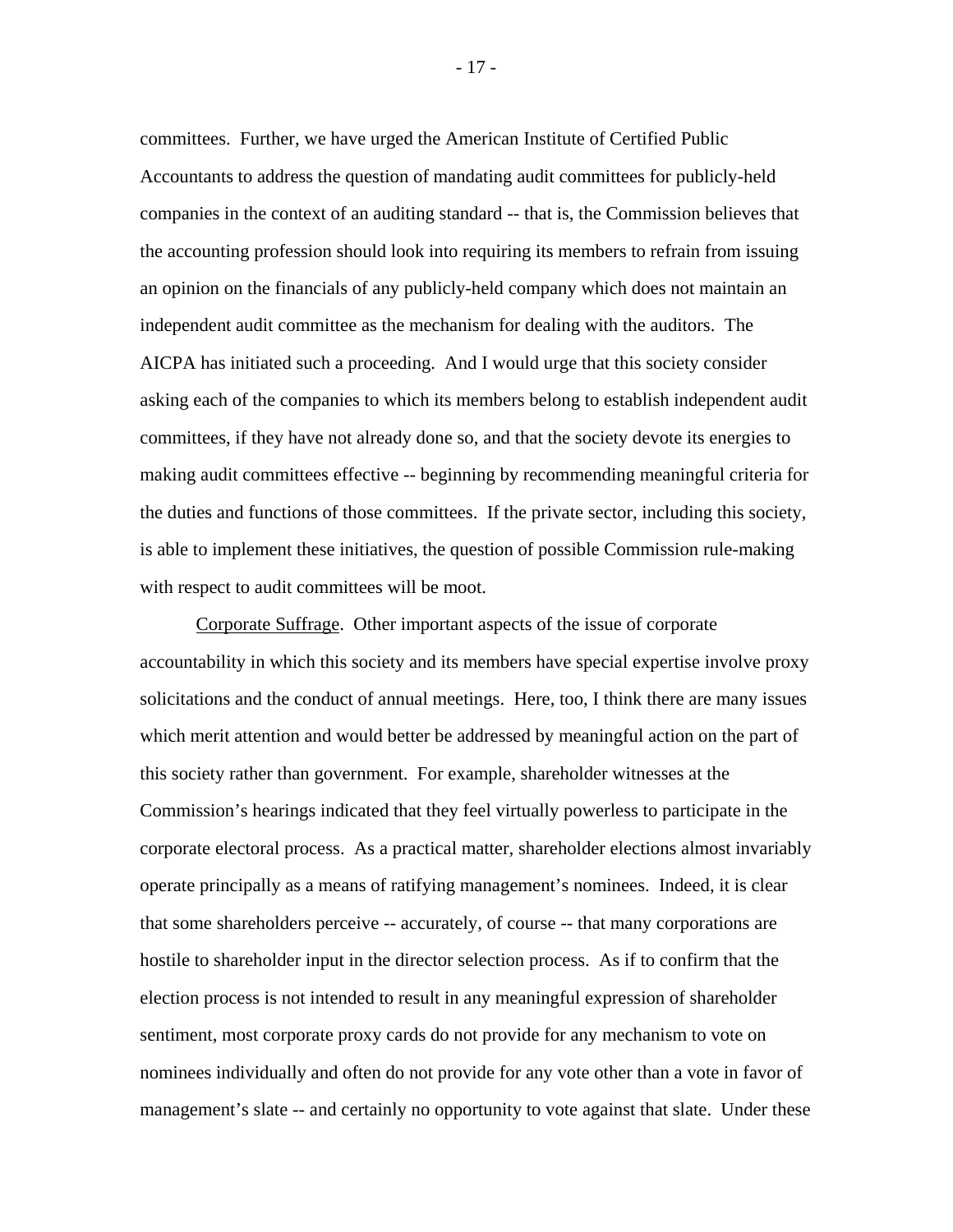circumstances, shareholders must write in the margins of the proxy cards, draw lines, or use other creative means in order to tell management that they oppose its nominees.

 It seems to me that this society should advocate steps to stimulate the adoption by its members' corporations of procedures to make the electoral process more meaningful to shareholders. In that connection, I think it is important to avoid the trap of "if it ain't broke, don't fix it." The fact that few shareholders today may be expressing an interest in participating in corporate affairs does not, I think, demonstrate that equally few would participate if there were more realistic opportunities. Further, I suspect that there has been a sort of self-selection process by which people who have developed a skepticism about whether corporations care about individual shareholders have dropped out of the market. I hope that that trend can be reversed.

 Increasing opportunities for shareholder participation in the electoral process would, of course, entail some costs. But the costs to corporations of shareholders who become alienated may outweigh the costs of adding a few words to the proxy statement or more boxes on the proxy card. And I seriously question whether the dollars-and-cents costs of providing for greater shareholder input in the election process is truly significant -- especially if compared, for example, to the cost of preparing and distributing glossy annual reports with their expensive photographs.

Conduct of the Annual Meeting. Another issue which this group would be wellqualified to address is illustrated by the fact that a number of shareholder witnesses at the Commission's proceeding lamented that the annual meeting does not provide a useful or adequate opportunity for shareholder-management communication. They complained that the location and timing of the meeting are often inconvenient to shareholders and drew from this the cynical -- and possibly accurate -- conclusion that many corporations wish to discourage their shareholders from attending. These witnesses also felt that the meeting was conducted in a manner which prevented them from obtaining management's views on matters which concerned them and from having an adequate opportunity to

- 18 -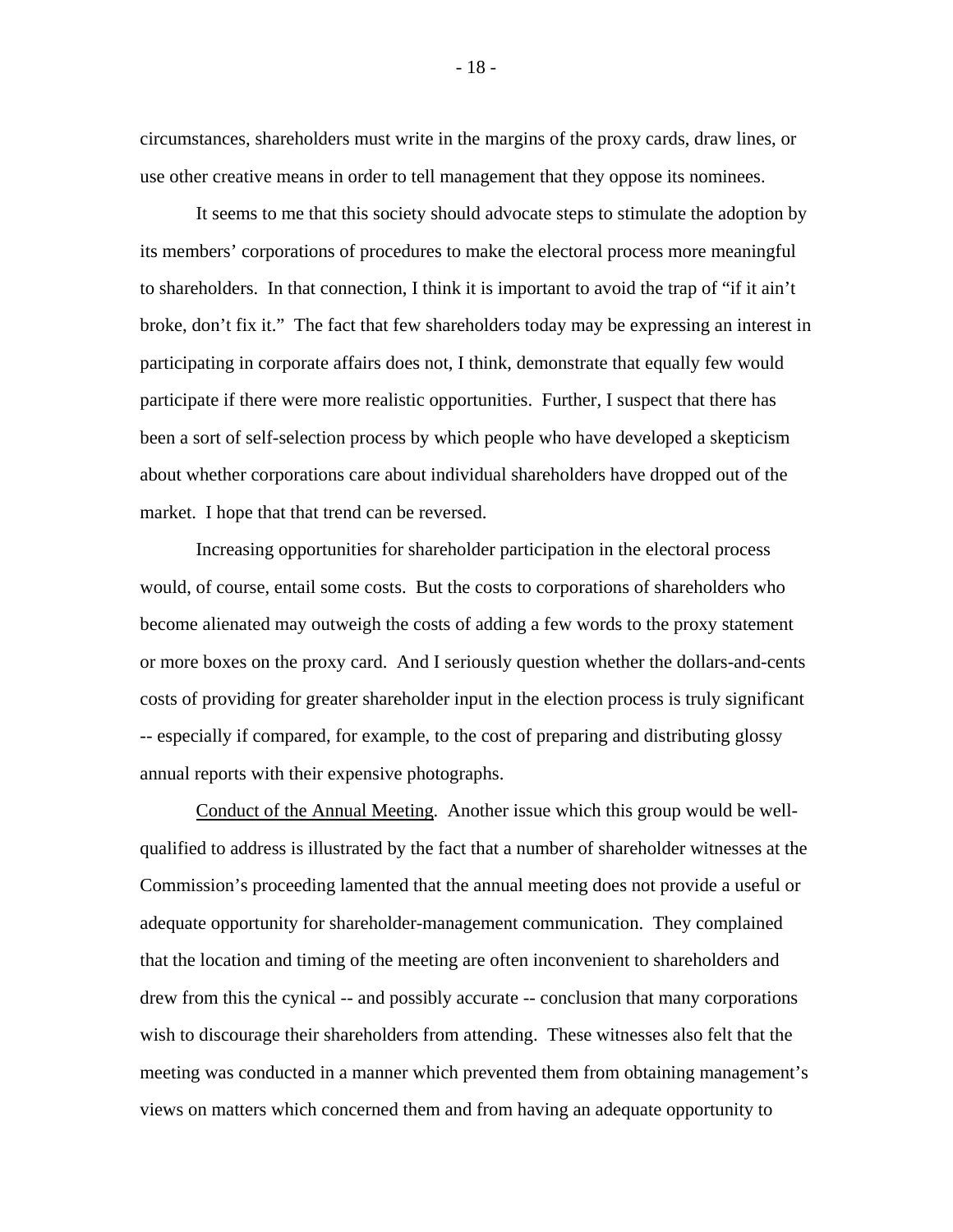present proposals. Some even complained of rude or patronizing treatment at the hands of management.

 Steps which encourage shareholder attendance and participation at annual meetings would, of course, carry attendant burdens. I realize -- as many of you are, I suspect, painfully aware -- that there are shareholders who are interested primarily in abusing the opportunities available to them and in using the annual meeting as a platform from which to inflate their own egos rather than to address issues of significance to the corporation. But the fact that there are those who abuse the process must not be an excuse for blocking the expression of legitimate shareholder concerns.

Shareholder communications. A further area which could benefit from this group's attention is the process of communication between shareholders and the company. That process is, of course, a two-way street; shareholders should have some mechanism by which the corporation can systematically receive and evaluate their views and, on the other hand, shareholders look to the company to keep them informed concerning developments affecting the business and management's responses to those developments. With respect to the communication channel from shareholders to the company, one possibility worth exploring is the establishment of a board committee which would routinely receive and review all shareholder communications, without editing or screening by management. On the other side of the coin -- that is, with respect to communications from the corporation to its shareholders, practices which your society might consider recommending include more frequent and informative interim reports to shareholders to complement current shareholder communications, and voluntary disclosure on matters of social concern in which shareholders have expressed an interest. The maintenance of an open shareholder letter file to provide more opportunity for direct communications between shareholders is yet another possible avenue to expand information exchange.

- 19 -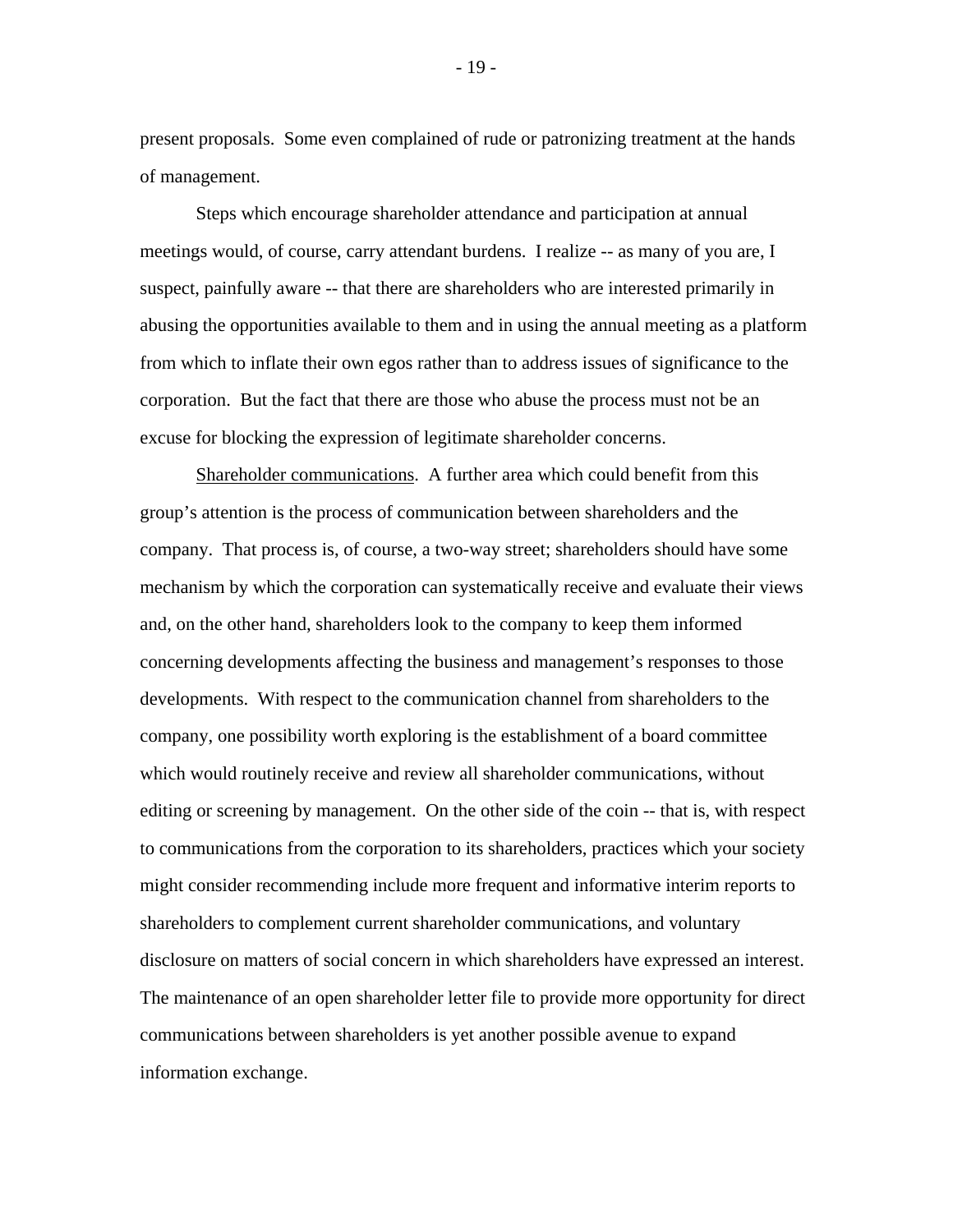Measures such as these and others I have outlined would, I think, elicit a degree of responsible shareholder involvement in corporate affairs which does not exist today. This is not to say that corporate management should become "democratic" in the sense of opening up business decision-making to a shareholder plebescite. I do believe, however, that -- if corporations were to evidence some interest in and willingness to consider the views of their shareholders -- it would be possible to develop a supportive shareholder constituency for the company, to expand the base of sympathy and understanding for the problems of business generally, and to help in some degree to stimulate the return of individual investors to the securities markets.

Institutional shareholder participation. I do not mean to suggest that, in seeking to build shareholder interest and participation in corporate affairs, business should look to individuals to the exclusion of institutional shareholders. Let me give you an example. I recently wrote to the Financial Analysts Federation urging that it ask its members to adopt the practice of making recommendations to their institutional clients regarding how to vote on particular proxy proposals. In the past, analysts -- despite their obvious familiarity with business of the corporation -- have apparently refrained from making such recommendations, relying on the so-called "Wall Street Rule" -- that investors vote with management or sell their shares. In my view, that theory is outmoded today, and I urged the Financial Analysts Federation to take cognizance of that fact. I think that, at minimum, institutions are increasingly examining the merits of shareholder proposals, and that corporations must become more sensitive to this species of shareholder interest.

#### Conclusion

 I have set forth for you why I believe that business -- and specifically the ASCS and its members -- should devote their talents and ingenuity to the issue of corporate accountability and to closing the gap between corporate and public perceptions on that

- 20 -